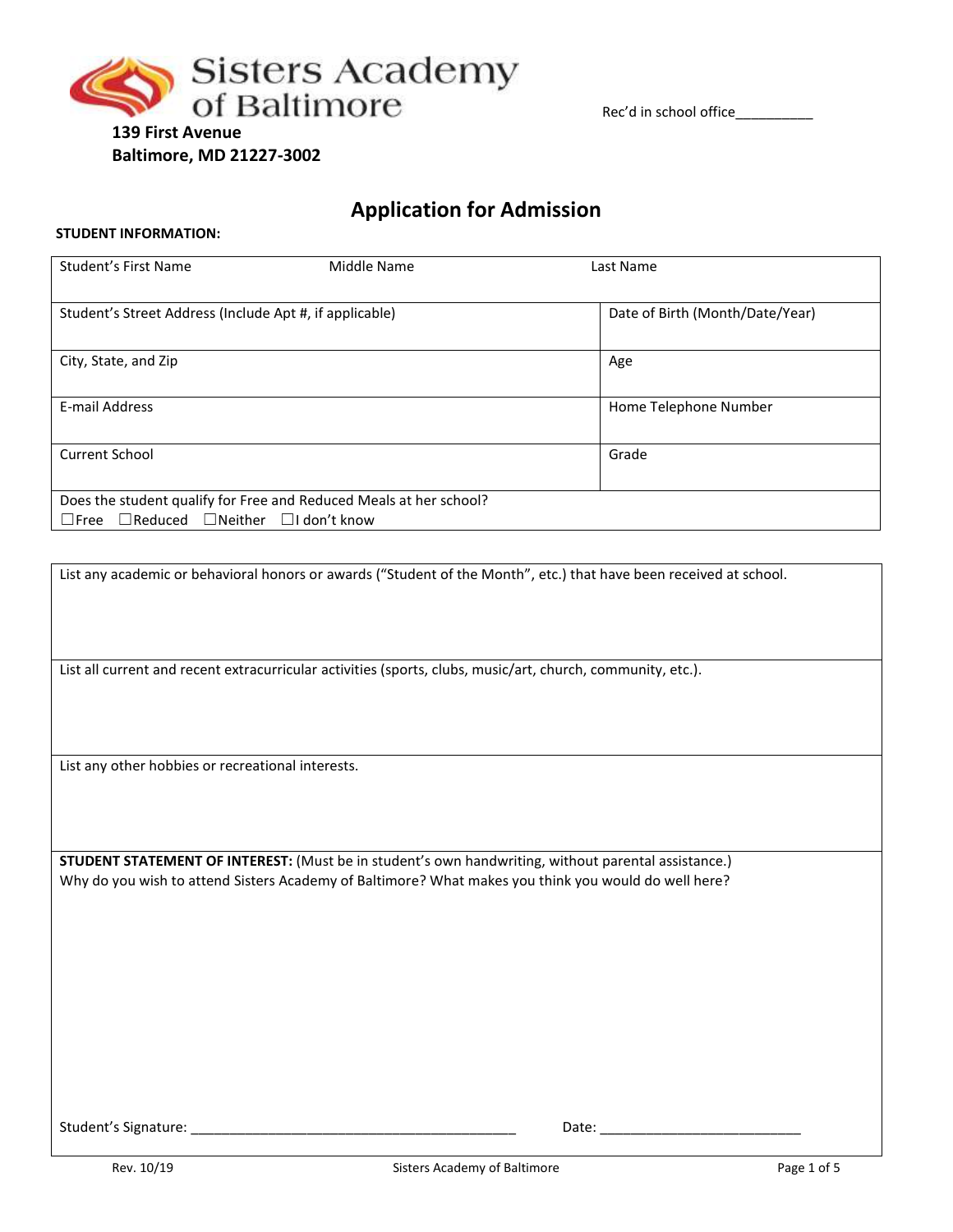# **FAMILY INFORMATION:**

|                                                                                                             | <b>Mother</b>                                                               |                     | <b>Father</b>    | <b>Guardian (Relationship to</b><br>student |              |
|-------------------------------------------------------------------------------------------------------------|-----------------------------------------------------------------------------|---------------------|------------------|---------------------------------------------|--------------|
| Name                                                                                                        |                                                                             |                     |                  |                                             |              |
| Age                                                                                                         |                                                                             |                     |                  |                                             |              |
| Address                                                                                                     |                                                                             |                     |                  |                                             |              |
| Occupation                                                                                                  |                                                                             |                     |                  |                                             |              |
| Employer                                                                                                    |                                                                             |                     |                  |                                             |              |
| Position                                                                                                    |                                                                             |                     |                  |                                             |              |
| Highest                                                                                                     |                                                                             |                     |                  |                                             |              |
| Level of                                                                                                    |                                                                             |                     |                  |                                             |              |
| Education                                                                                                   |                                                                             |                     |                  |                                             |              |
| Home Phone                                                                                                  |                                                                             |                     |                  |                                             |              |
| Cell Phone                                                                                                  |                                                                             |                     |                  |                                             |              |
| <b>Work Phone</b>                                                                                           |                                                                             |                     |                  |                                             |              |
| E-mail<br><b>Address</b>                                                                                    |                                                                             |                     |                  |                                             |              |
| Parents' Marital Status:<br>$\Box$ Married                                                                  | $\Box$ Divorced<br>□Widow/Widower                                           |                     | $\Box$ Separated | Single Parent<br>ப                          | $\Box$ Other |
| <b>Student Lives With:</b>                                                                                  |                                                                             |                     |                  |                                             |              |
| $\Box$ Mother                                                                                               | $\Box$ Father<br>$\Box$ Both parents                                        | □Mother/Step Father |                  | □ Father/Step Mother                        | $\Box$ Other |
| Siblings and dependents living at home (not parents). Please include step-siblings<br>and other dependents. |                                                                             |                     |                  | Grade<br>Age                                |              |
|                                                                                                             |                                                                             |                     |                  |                                             |              |
|                                                                                                             |                                                                             |                     |                  |                                             |              |
|                                                                                                             |                                                                             |                     |                  |                                             |              |
|                                                                                                             |                                                                             |                     |                  |                                             |              |
|                                                                                                             |                                                                             |                     |                  |                                             |              |
|                                                                                                             |                                                                             |                     |                  |                                             |              |
|                                                                                                             | Ethnic Background- Please check as many as you feel appropriate. (optional) |                     |                  |                                             |              |
|                                                                                                             |                                                                             |                     |                  |                                             |              |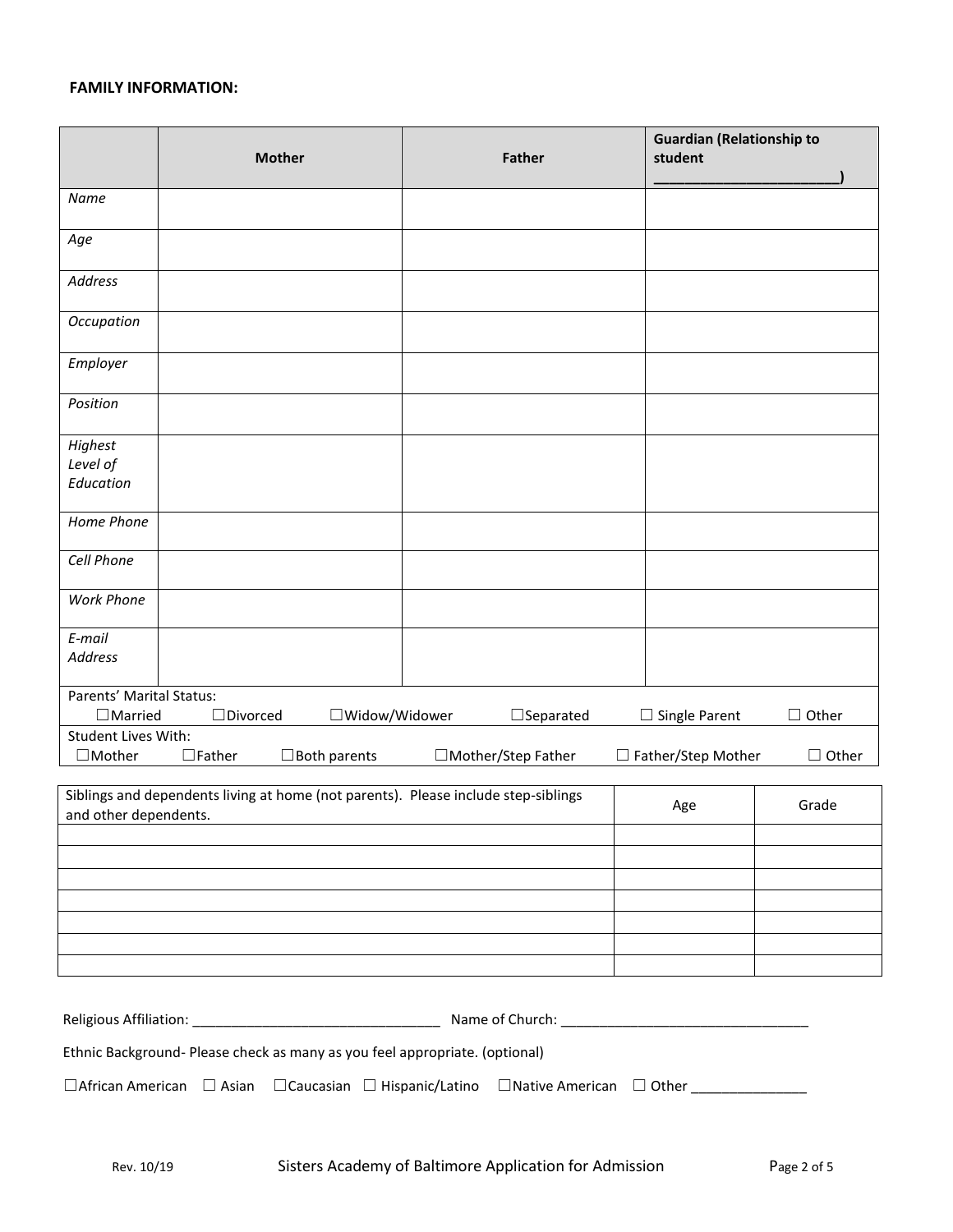# **PARENT QUESTIONAIRE:**

Note: Answers to these questions on their own will not in any way disqualify a student from admission. The more complete our information about each student, the better the decisions we can make, and the better we can serve the student.

| Does your child suffer from any serious illness, disability, physical or emotional limitations, depression or other metal illness?<br>$\square$ No |
|----------------------------------------------------------------------------------------------------------------------------------------------------|
| Is there any illness or disability that impacts your daughter's academic performance?<br>$\square$ No                                              |
| Does your child have hyperactivity, ADHD, or ADD?<br>$\square$ No                                                                                  |
| Does your child take any medications?<br>$\square$ No                                                                                              |
| Has your child experienced significant behavioral struggles?<br>$\square$ No                                                                       |
| Has your child repeated a grade?<br>$\square$ No                                                                                                   |
| Approximately how many days has your child been absent from school in the past year?                                                               |
| Is your child enrolled in counseling, at school or another place?<br>$\square$ No.                                                                 |
| Does your child have an IEP or is your child enrolled in any type of special education program, at school or another place?<br>$\Box$ No           |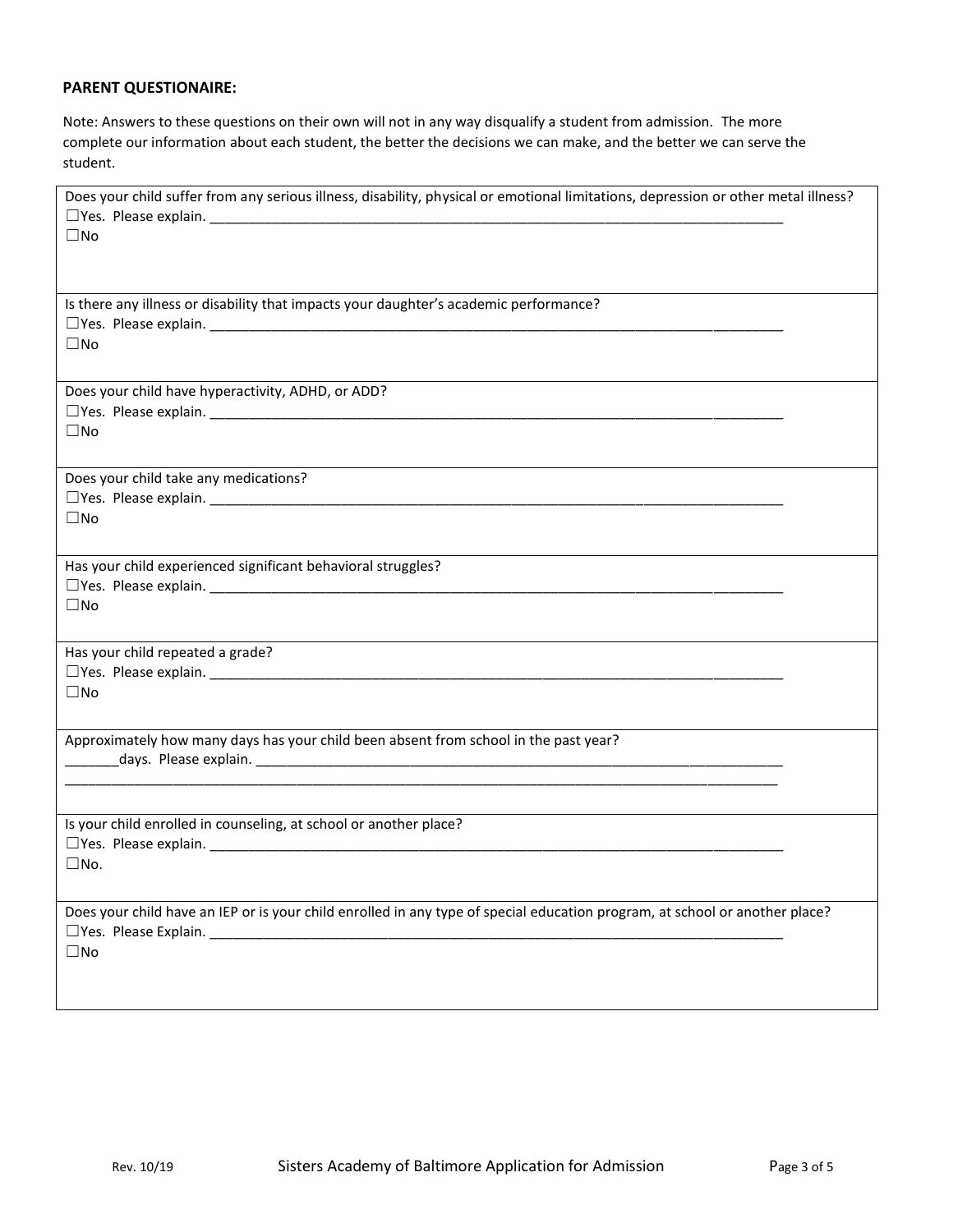# **PARENT QUESTIONAIRE (continued)**

Please describe your daughter's **academic** strengths and weaknesses.

Please describe your daughter's **personal** strengths and weaknesses.

Why do you wish your daughter to attend Sisters Academy? (*Please feel free to attach a sheet to explain any special circumstances that make this student particularly needy or deserving*).

#### **IMPORTANT NOTE**:

It is my understanding that Sisters Academy of Baltimore is an academically challenging school with a compulsory code of attendance, dress, and conduct and that full participation of parents or guardians is necessary in order to meet the requirements of the program.

Parent/Guardian signature: \_\_\_\_\_\_\_\_\_\_\_\_\_\_\_\_\_\_\_\_\_\_\_\_\_\_\_\_\_\_\_\_\_\_\_\_\_\_\_\_\_ Date: \_\_\_\_\_\_\_\_\_\_\_\_\_\_\_\_\_\_\_\_\_\_

# **POLICY OF NON-DISCRIMINATION**

Sisters Academy admits students of any race, religion, color, nationality, and ethnic origin to all right, privileges, programs, and activities generally accorded or made available at the school. The Academy does not discriminate on the basis of race, religion, color, nationality, or ethnic origin in the administration of its educational policies, scholarship, athletic, and other school-administered programs.